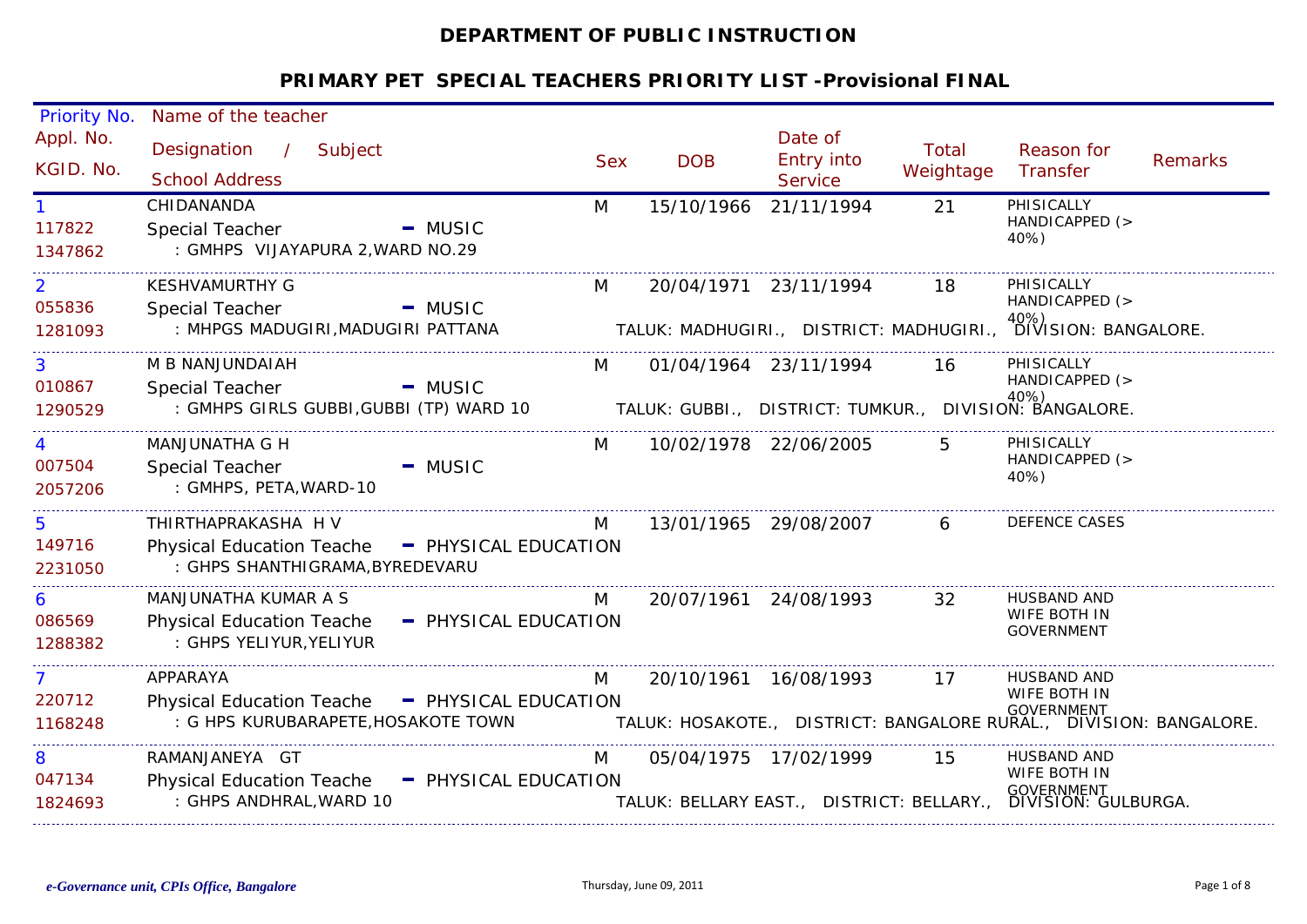| Priority No.           | Name of the teacher                                                                       |            |                       |                                        |                    |                                                                                               |                |
|------------------------|-------------------------------------------------------------------------------------------|------------|-----------------------|----------------------------------------|--------------------|-----------------------------------------------------------------------------------------------|----------------|
| Appl. No.<br>KGID. No. | Designation /<br>Subject<br><b>School Address</b>                                         | <b>Sex</b> | <b>DOB</b>            | Date of<br>Entry into<br>Service       | Total<br>Weightage | Reason for<br>Transfer                                                                        | <b>Remarks</b> |
| 9<br>224828            | NETRAVATHI N<br>Physical Education Teache - PHYSICAL EDUCATION                            | F          | 09/06/1983            | 04/07/2005                             | 10                 | <b>HUSBAND AND</b><br>WIFE BOTH IN                                                            |                |
| 2067997                | : GHPS BENAKANA HALLI, UJJINI                                                             |            |                       |                                        |                    | ,<br>TALUK: KUDLIGI.,   DISTRICT: BELLARY.,   DIVISION: GULBURGA.                             |                |
| 10<br>028772           | GAYATHRAMMA MS<br>Physical Education Teache - PHYSICAL EDUCATION                          |            | 03/01/1981 08/07/2005 |                                        | 10 I               | <b>HUSBAND AND</b><br>WIFE BOTH IN                                                            |                |
| 1899224                | : GHPS BYADARAHALLI, BYADARA HALLI                                                        |            |                       |                                        |                    | <b>GOVERNMENT</b>                                                                             |                |
| 11                     | GANGAMMA J                                                                                | F.         |                       | 01/06/1974 03/08/2005                  | 10                 | HUSBAND AND<br>WIFE BOTH IN                                                                   |                |
| 057045<br>1899226      | Physical Education Teache - PHYSICAL EDUCATION<br>: GHPS, BETTADA THUNAGA, BETTADA THUNGA |            |                       |                                        |                    | <b>GOVERNMENT</b>                                                                             |                |
| 12 <sup>2</sup>        | <b>NIRMALA D</b>                                                                          | F          |                       | 21/07/1975 29/09/2005 10               |                    | HUSBAND AND<br>WIFE BOTH IN                                                                   |                |
| 133588<br>2008643      | Physical Education Teache - PHYSICAL EDUCATION<br>: GOVT HPS HAYYAL [B], HAYYAL [B]       |            |                       |                                        |                    | ات تات میں میں میں میں میں ہے۔<br>.TALUK: SHAHAPUR.,  DISTRICT: YADGIRI.,  DIVISION: GULBURGA |                |
| 13                     | SHANTHAMMA N T                                                                            |            |                       | 10/03/1977 28/07/2005 7.5              |                    | HUSBAND AND<br>WIFE BOTH IN                                                                   |                |
| 056414<br>1960201      | Physical Education Teache - PHYSICAL EDUCATION                                            |            |                       |                                        |                    |                                                                                               |                |
| 14<br>078403           | ASHA H S                                                                                  |            |                       | 20/07/1982 11/07/2007                  | $6 \quad$          | <b>HUSBAND AND</b><br>WIFE BOTH IN                                                            |                |
| 2350043                | Physical Education Teache - PHYSICAL EDUCATION<br>: G HPS BEVOORU, BEVOORU                |            |                       |                                        |                    | י<br>TALUK: CHANNAPATNA.,   DISTRICT: RAMANAGARA.,   DIVISION: BANGALORE.                     |                |
| 15                     | PAVITRA N TADAKANAHALLI                                                                   | F          |                       | 01/05/1985 12/07/2007                  | 6                  | HUSBAND AND<br>WIFE BOTH IN                                                                   |                |
| 041282<br>2250614      | Physical Education Teache - PHYSICAL EDUCATION<br>: GHPS BILLAHALLI, BILLAHALLI           |            |                       |                                        |                    | GOVERNMENT<br>TALUK: RANNEBENNUR., DISTRICT: HAVERI., DIVISION: BELGAUM.                      |                |
| 16                     | <b>SMT C R SUNITHA</b>                                                                    | F          |                       | 02/01/1976 14/08/2007                  | 6                  | HUSBAND AND<br>WIFE BOTH IN                                                                   |                |
| 041226<br>2274339      | Physical Education Teache - PHYSICAL EDUCATION<br>: K.H.P.S. HITTANGI, HITTANGI           |            |                       | TALUK: SOUNDATTI., DISTRICT: BELGAUM., |                    | GOVERNMENT<br>DIVISION: BELGAUM.                                                              |                |
| 17<br>119993           | M S SUMITRA<br>Physical Education Teache - PHYSICAL EDUCATION                             | F          |                       | 25/07/1983 18/08/2007                  | 6                  | HUSBAND AND<br>WIFE BOTH IN                                                                   |                |
| 2231945                | : G.H.P.S. ANEGERE, ANNEGERE                                                              |            |                       |                                        |                    | <b>GOVERNMENT</b>                                                                             |                |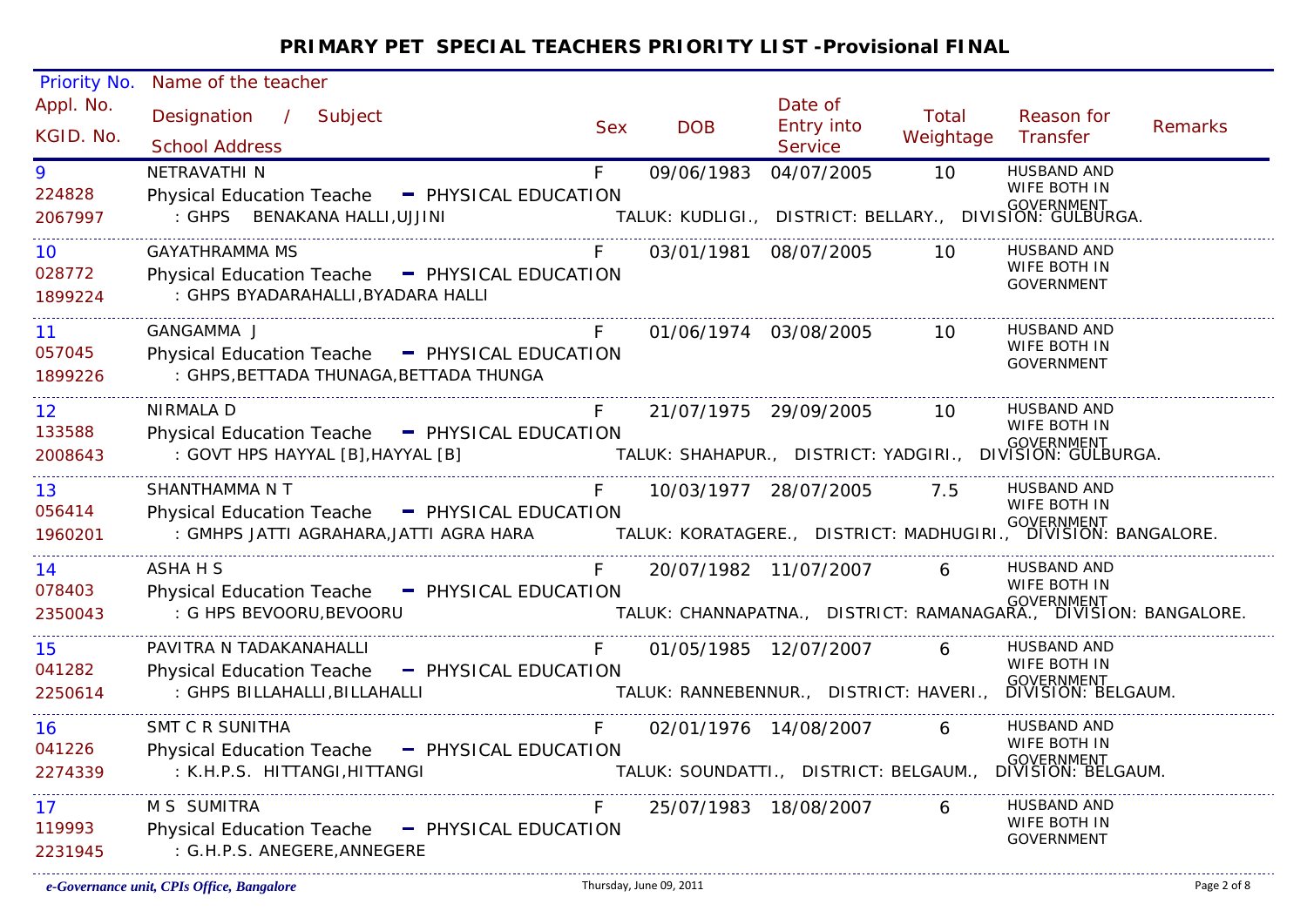| Priority No.            | Name of the teacher                                                                                        |            |                                            |                                                      |                           |                                                                                                                  |                |
|-------------------------|------------------------------------------------------------------------------------------------------------|------------|--------------------------------------------|------------------------------------------------------|---------------------------|------------------------------------------------------------------------------------------------------------------|----------------|
| Appl. No.<br>KGID. No.  | Designation /<br>Subject<br><b>School Address</b>                                                          | <b>Sex</b> | <b>DOB</b>                                 | Date of<br>Entry into<br><b>Service</b>              | <b>Total</b><br>Weightage | Reason for<br>Transfer                                                                                           | <b>Remarks</b> |
| 18<br>045274<br>2115641 | <b>NAGARATHNA P S</b><br>Physical Education Teache - PHYSICAL EDUCATION<br>: GHPS GUDADUR, GUDADUR         | F          | 01/06/1981                                 | 11/09/2007<br>TALUK: SINDHANUR., DISTRICT: RAICHUR., | 6                         | <b>HUSBAND AND</b><br>WIFE BOTH IN<br>GOVERNMENT<br>DIVISION: GULBURGA.                                          |                |
| 19<br>018108<br>1720107 | SHOWKATHBI K<br>Physical Education Teache - PHYSICAL EDUCATION<br>: G M P SCHOOL SIDDAPURA, SIDDAPURA      | F          | 23/05/1982 15/11/2007                      |                                                      | 6                         | <b>HUSBAND AND</b><br>WIFE BOTH IN<br>GOVERNMENT                                                                 |                |
| 20<br>067629<br>2187774 | <b>MAMATHA N</b><br>Physical Education Teache - PHYSICAL EDUCATION<br>: GUMPS NAGAVARA, NAGAVARA           | F          | 05/07/1986 16/07/2007                      |                                                      | $\mathbf{3}$              | <b>HUSBAND AND</b><br>WIFE BOTH IN<br>ره<br>TALUK: NORTH4.,   DISTRICT: BANGALORE NORTH.,   DIVISION: BANGALORE. |                |
| 21<br>122092<br>2184369 | T S SHOBHA<br>Physical Education Teache - PHYSICAL EDUCATION<br><b>HALLI</b>                               | F          |                                            | 01/07/1984 28/09/2007                                | $\mathbf{3}$              | HUSBAND AND<br>WIFE BOTH IN                                                                                      |                |
| 22<br>205517<br>1373464 | SHYLAJA H G<br><b>Physical Education Teache</b><br>- PHYSICAL EDUCATION<br>: KBS MANTUR, MANTUR            | F.         |                                            | 30/12/1961 18/02/1994                                | 20                        | <b>HUSBAND OR</b><br>WIFE IN<br>GOVERNMENT<br>TALUK: HUBLI., DISTRICT: DHARWAD., DIVISION: BELGAUM.              |                |
| 23<br>141229<br>1317714 | PRAKASH SAVANUR<br><b>Special Teacher</b><br>- DRAWING<br>: G KBMS DEVANAHALLI, DEVANAHALLI TOWN           | M          | 15/12/1965 30/06/1994<br><b>BANGALORE.</b> |                                                      | 16                        | <b>HUSBAND OR</b><br>WIFE IN<br>GOVERNMENT<br>TALUK: DEVANAHALLI., DISTRICT: BANGALORE RURAL., DIVISION:         |                |
| 24<br>031989<br>1897241 | SAMPATH KUMAR K T<br>Physical Education Teache - PHYSICAL EDUCATION<br>: GHPS DODDA MULAGUD, DODDA MULAGUD | M          | 10/10/1963 29/11/2003                      |                                                      | 14                        | HUSBAND OR<br>WIFE IN<br><b>GOVERNMENT</b>                                                                       |                |
| 25<br>215075<br>1899494 | RATHNAMMA M<br>Physical Education Teache - PHYSICAL EDUCATION<br>: GHPS KALAMMANAKOPPALU, KALAMMANAKOPPAL  |            | 25/01/1984 08/07/2005                      |                                                      | 10                        | <b>HUSBAND OR</b><br>WIFE IN<br><b>GOVERNMENT</b>                                                                |                |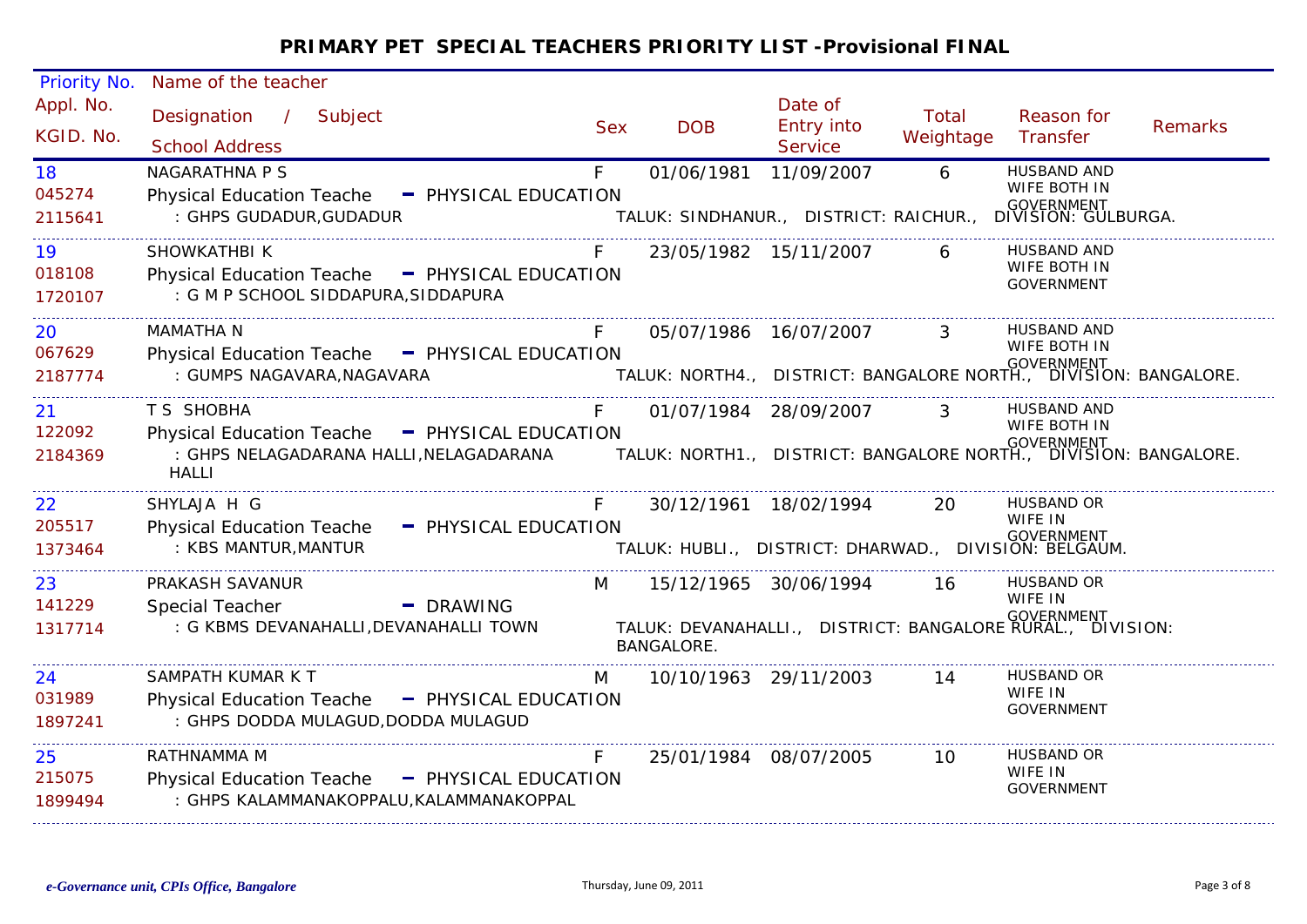| Priority No.            | Name of the teacher                                                                                        |                      |            |                       |                                                                          |                    |                                                            |                |
|-------------------------|------------------------------------------------------------------------------------------------------------|----------------------|------------|-----------------------|--------------------------------------------------------------------------|--------------------|------------------------------------------------------------|----------------|
| Appl. No.<br>KGID. No.  | Designation / Subject<br><b>School Address</b>                                                             |                      | <b>Sex</b> | <b>DOB</b>            | Date of<br>Entry into<br><b>Service</b>                                  | Total<br>Weightage | Reason for<br>Transfer                                     | <b>Remarks</b> |
| 26<br>135673<br>1899944 | AKKAMAHADEVI M TOTAGI<br><b>Physical Education Teache</b><br>: GHPS HYAKANUR, HYAKANUR                     | - PHYSICAL EDUCATION | F          | 13/06/1982            | 13/07/2005                                                               | 10                 | <b>HUSBAND OR</b><br>WIFE IN<br><b>GOVERNMENT</b>          |                |
| 27<br>054967<br>1899223 | <b>MURALI</b><br>Physical Education Teache - PHYSICAL EDUCATION<br>: GHPS MADDUR, MADDUR                   |                      | M          | 03/04/1981 05/08/2005 |                                                                          | 10 <sup>°</sup>    | <b>HUSBAND OR</b><br>WIFE IN<br><b>GOVERNMENT</b>          |                |
| 28<br>193443<br>1978736 | YUVARAJA K M<br>Physical Education Teache - PHYSICAL EDUCATION<br>: GHPS SINGANHAL, SINGANHAL              |                      | M          | 01/06/1982 10/08/2005 | TALUK: GANGAVATHI., DISTRICT: KOPPAL.,                                   | 10                 | HUSBAND OR<br>WIFE IN<br>GOVERNMENT<br>DIVISION: GULBURGA. |                |
| 29<br>233565<br>1978908 | RAJA NAIK<br>Physical Education Teache - PHYSICAL EDUCATION<br>: G.HPS VENKATAGIRI, VENKATAGIRI            |                      | M          | 24/07/1974 11/08/2005 | ر<br>TALUK: GANGAVATHI.,   DISTRICT: KOPPAL.,   DIVISION: GULBURGA.      | 10                 | <b>HUSBAND OR</b><br>WIFE IN                               |                |
| 30<br>129983<br>2058016 | T N SUNANDAMMA<br>Physical Education Teache - PHYSICAL EDUCATION<br>: GHPS HURA, HURA                      |                      |            | 14/12/1981 18/08/2005 |                                                                          | 10 I               | HUSBAND OR<br>WIFE IN<br><b>GOVERNMENT</b>                 |                |
| 31<br>018586<br>2127607 | PRAKASHA NAIK S<br>Physical Education Teache - KANNADA - GENERAL<br>: M.H.P.S I.D. HALLY, I.D. HALLY       |                      | M          | 01/07/1982 15/09/2005 | -<br>TALUK: MADHUGIRI.,   DISTRICT: MADHUGIRI.,   DIVISION: BANGALORE.   | 10                 | HUSBAND OR<br>WIFE IN                                      |                |
| 32<br>011522<br>1899010 | <b>MURTHY H</b><br>Physical Education Teache - PHYSICAL EDUCATION<br>: GHPS BEREGERE HUNDI, BEREGERE HUNDI |                      | M          | 23/07/1976 10/08/2005 |                                                                          | 7.5                | <b>HUSBAND OR</b><br>WIFE IN<br><b>GOVERNMENT</b>          |                |
| 33<br>232053<br>2302402 | SHILPA H<br>Physical Education Teache - PHYSICAL EDUCATION<br>: GHPS KALKAMBA (W), KALKAMBA                |                      | F          | 15/01/1985 12/07/2007 | <br>TALUK: BELLARY WEST.,  DISTRICT: BELLARY.,  DIVISION: GULBURGA.      | 6                  | HUSBAND OR<br>WIFE IN                                      |                |
| 34<br>060920<br>2115648 | SAKAMMA C M<br>Physical Education Teache - PHYSICAL EDUCATION<br>: GHPS SINGAPUR, SINGAPUR                 |                      | F.         | 01/06/1983 21/08/2007 | GOVERNMENT<br>TALUK: SINDHANUR., DISTRICT: RAICHUR., DIVISION: GULBURGA. | 6                  | HUSBAND OR<br>WIFE IN                                      |                |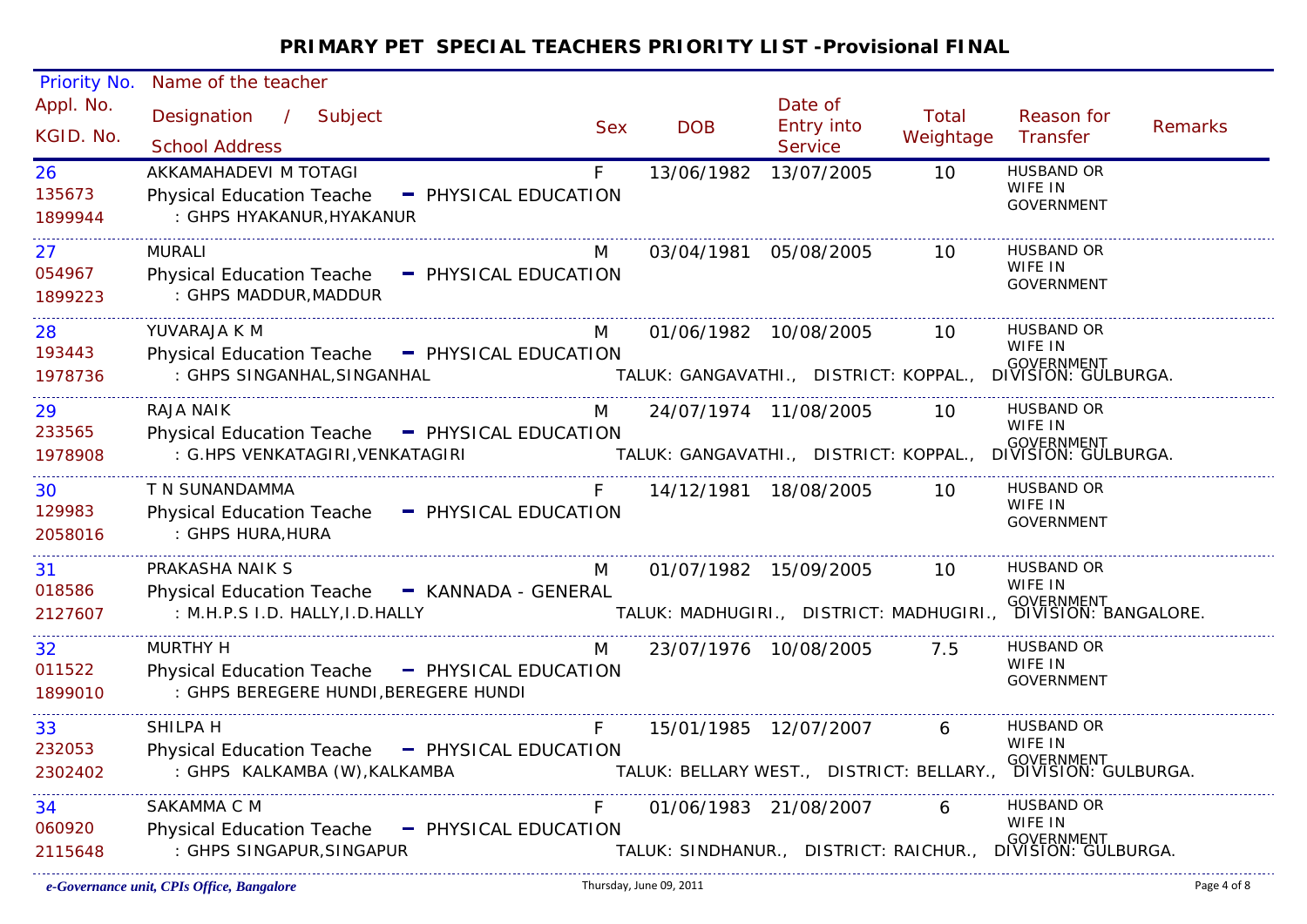| Priority No.            | Name of the teacher                                                                                                                                                                         |            |            |                                  |                    |                                                                                                                   |                                                                                    |
|-------------------------|---------------------------------------------------------------------------------------------------------------------------------------------------------------------------------------------|------------|------------|----------------------------------|--------------------|-------------------------------------------------------------------------------------------------------------------|------------------------------------------------------------------------------------|
| Appl. No.<br>KGID. No.  | Designation / Subject<br><b>School Address</b>                                                                                                                                              | <b>Sex</b> | <b>DOB</b> | Date of<br>Entry into<br>Service | Total<br>Weightage | Reason for<br>Transfer                                                                                            | <b>Remarks</b>                                                                     |
| 35<br>046254<br>2231876 | SABAHATH NAZNEEN<br>Physical Education Teache - PHYSICAL EDUCATION<br>: GMHPS BELAVADI, BELAWADI                                                                                            | F.         | 01/01/1983 | 01/09/2007                       | 6                  | <b>HUSBAND OR</b><br>WIFE IN<br><b>GOVERNMENT</b>                                                                 |                                                                                    |
| 36<br>061157<br>2119070 | SUMITHRA N<br>Physical Education Teache - PHYSICAL EDUCATION                                                                                                                                |            |            | 01/07/1979 05/09/2007            | 6                  | <b>HUSBAND OR</b><br>WIFE IN                                                                                      |                                                                                    |
| 37<br>040606<br>1899513 | ANJALI DEVI H B<br>Physical Education Teache - PHYSICAL EDUCATION<br>: GHPS SATHIGRAMA, SATHIGRAMA                                                                                          | F          |            | 12/06/1976 02/08/2005            | $5^{\circ}$        | HUSBAND OR<br>WIFE IN<br><b>GOVERNMENT</b>                                                                        |                                                                                    |
| 38<br>239189<br>1749690 | HUCHAIAH K L<br>Assistant Master (AM) - DRAWING<br>GOVERNMENT (AM )<br>GOVERNMENT : GMPS MARP ADUGODI,KORAMANGALA W NO 67 TALUK: SOUTH3., DISTRICT: BANGALORE SOUTH., DIVISION: BANGALORE : | M          |            | 23/08/1974 10/09/2005            | $5^{\circ}$        | HUSBAND OR<br>WIFE IN                                                                                             |                                                                                    |
| 39<br>023234<br>2187805 | NAGARAJA K H<br>Physical Education Teache - PHYSICAL EDUCATION<br>: GKMPS GOURIPALYA, J J R NAGARA W NO 44                                                                                  | M          |            | 09/06/1984 09/08/2007            | $\mathbf{3}$       | <b>HUSBAND OR</b><br>WIFE IN<br>overnment<br>TALUK: SOUTH2.,   DISTRICT: BANGALORE SOUTH.,   DIVISION: BANGALORE. |                                                                                    |
| 40<br>092728<br>2079927 | V SWARNAMANJULA<br>Special Teacher<br>$-MUSIC$<br>: GMHPS BOYS CHINTAMANI, WARD NO: 6                                                                                                       | F.         |            | 20/07/1968 06/09/2007            | $\mathbf{3}$       | <b>HUSBAND OR</b><br>WIFE IN                                                                                      | GOVERNMENT<br>TALUK: CHINTAMANI., DISTRICT: CHIKKABALLAPURA., DIVISION: BANGALORE. |
| 41<br>023165<br>606858  | T RADHIKA<br>Special Teacher<br>$-MUSIC$<br>: GUPS (GIRLS), KORATAGERE PATTANA                                                                                                              | F.         |            | 17/04/1961  16/10/1981           | 54                 | OTHER CASES<br><b>WOMEN</b><br>TALUK: KORATAGERE., DISTRICT: MADHUGIRI., DIVISION: BANGALORE.                     |                                                                                    |
| 42<br>067833<br>1881930 | <b>BHAGYAMMA</b><br>Physical Education Teache - PHYSICAL EDUCATION<br>: GHPS NAGARAKERE, NAGARAKERE                                                                                         | F.         |            | 02/10/1975 25/08/1997            | 24                 | <b>OTHER CASES</b><br><b>WOMEN</b>                                                                                |                                                                                    |
| 43<br>101131<br>1433847 | YASHODA<br>Physical Education Teache - PHYSICAL EDUCATION<br>: G HPS THUNGANI, TUNGANI                                                                                                      | F.         |            | 18/07/1973 11/08/1998            | 24                 | OTHER CASES<br><b>WOMEN</b><br>TALUK: KANAKAPURA., DISTRICT: RAMANAGARA., DIVISION: BANGALORE.                    |                                                                                    |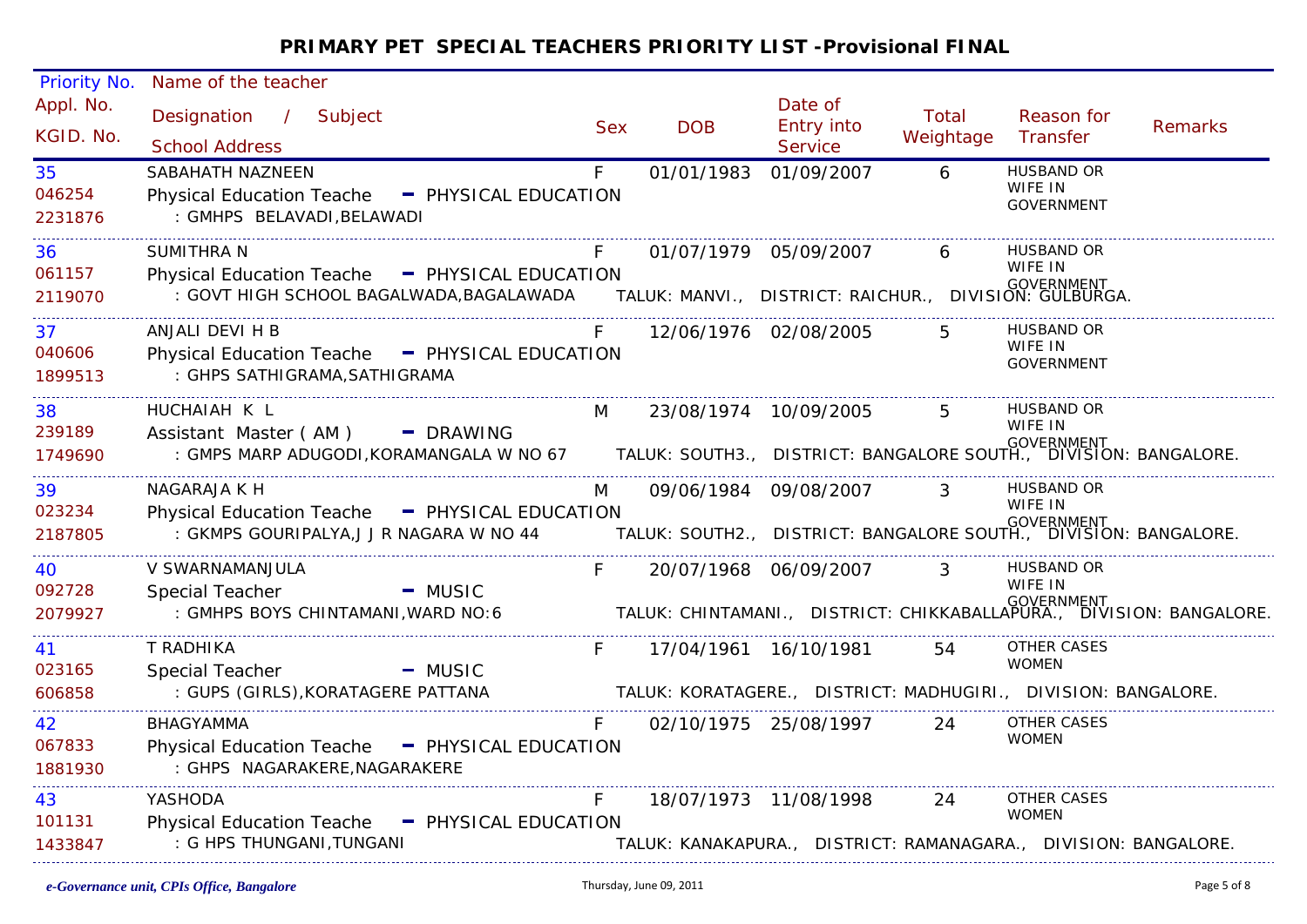| Priority No.            | Name of the teacher                                                                                   |                      |            |                       |                                                     |                    |                                                                                         |                |
|-------------------------|-------------------------------------------------------------------------------------------------------|----------------------|------------|-----------------------|-----------------------------------------------------|--------------------|-----------------------------------------------------------------------------------------|----------------|
| Appl. No.<br>KGID. No.  | Designation<br>$\frac{1}{2}$<br>Subject<br><b>School Address</b>                                      |                      | <b>Sex</b> | <b>DOB</b>            | Date of<br>Entry into<br><b>Service</b>             | Total<br>Weightage | Reason for<br>Transfer                                                                  | <b>Remarks</b> |
| 44<br>059500            | NAGALAKSHMI V<br><b>Physical Education Teache</b>                                                     | - PHYSICAL EDUCATION | F.         | 24/01/1978            | 20/08/1998                                          | 24                 | <b>OTHER CASES</b><br><b>WOMEN</b>                                                      |                |
| 1438340                 | : GMHPS MALVI, MALVI<br>-----------------------------------                                           |                      |            |                       |                                                     |                    | TALUK: HAGARIBOMMANAHALLI., DISTRICT: BELLARY., DIVISION: GULBURGA.                     |                |
| 45<br>041790            | AG ELIZABETH<br><b>Physical Education Teache</b>                                                      | - PHYSICAL EDUCATION |            | 02/03/1963 21/11/1998 |                                                     | 19                 | OTHER CASES<br><b>WOMEN</b>                                                             |                |
| 1849204                 | : G NHPBS-2, WARD-14                                                                                  |                      |            |                       |                                                     |                    | TALUK: KANAKAPURA., DISTRICT: RAMANAGARA., DIVISION: BANGALORE.                         |                |
| 46<br>139497            | H NAGAMANI<br>Physical Education Teache - PHYSICAL EDUCATION                                          |                      |            |                       | 09/07/1978 10/11/1999                               | 11                 | <b>OTHER CASES</b><br><b>WOMEN</b>                                                      |                |
| 1732790                 | : GMPS PUTTENHALLI, PUTTENHALLI                                                                       |                      |            |                       |                                                     |                    | TALUK: SOUTH3., DISTRICT: BANGALORE SOUTH., DIVISION: BANGALORE.                        |                |
| 47<br>124808            | ABDUL SHUKOOR ABDUL SAMAD GHANI<br><b>Physical Education Teache</b>                                   | - PHYSICAL EDUCATION | M          | 24/09/1954 02/01/1984 |                                                     | 50                 | OTHER CASES MEN                                                                         |                |
| 735183                  | : H P S SUGAVI, SUGAVI                                                                                |                      |            |                       | TALUK: SIRSI., DISTRICT: SIRSI., DIVISION: BELGAUM. |                    |                                                                                         |                |
| 48<br>230261<br>725989  | HANUMANTHAPPA C<br>Physical Education Teache - PHYSICAL EDUCATION<br>: G.H.P.S. KUPPALU, KUPPALU      |                      | M          | 23/07/1957 09/09/1985 |                                                     | 48                 | OTHER CASES MEN                                                                         |                |
| 49<br>176190<br>1077980 | RAMACHANDRAPPA H M<br>Physical Education Teache - PHYSICAL EDUCATION<br>: GUHPS. AJJAMPURA, AJJAMPURA |                      | M          | 07/06/1961 15/02/1986 |                                                     | 44                 | OTHER CASES MEN                                                                         |                |
| 50<br>054052<br>1161689 | PRAKASHA<br><b>Physical Education Teache</b><br>: GHPS ADIVALA FARM, ADIVALA                          | - PHYSICAL EDUCATION | M          | 10/02/1959 20/03/1990 |                                                     | 34                 | OTHER CASES MEN<br>TALUK: HIRIYUR., DISTRICT: CHITRADURGA., DIVISION: BANGALORE.        |                |
|                         | <b>MURTHAPPA</b>                                                                                      |                      |            |                       |                                                     |                    | OTHER CASES MEN                                                                         |                |
| 51<br>034386<br>749278  | Physical Education Teache - PHYSICAL EDUCATION<br>: CRC, BARANDUR, CRC, BARANDUR                      |                      | M          | 01/12/1959 03/06/1985 |                                                     | 30                 | TALUK: BHADRAVATI., DISTRICT: SHIMOGA., DIVISION: BANGALORE.                            |                |
| 52<br>135052<br>1306315 | <b>GOVINDARAJU R</b><br><b>Physical Education Teache</b><br>: GHPS KAATRIKE HAAL, KAATRIKE HAAL       | - PHYSICAL EDUCATION | M          | 01/06/1967 30/09/1994 |                                                     | 30                 | OTHER CASES MEN<br>TALUK: CHIKKANAYAKANAHALLI., DISTRICT: TUMKUR., DIVISION: BANGALORE. |                |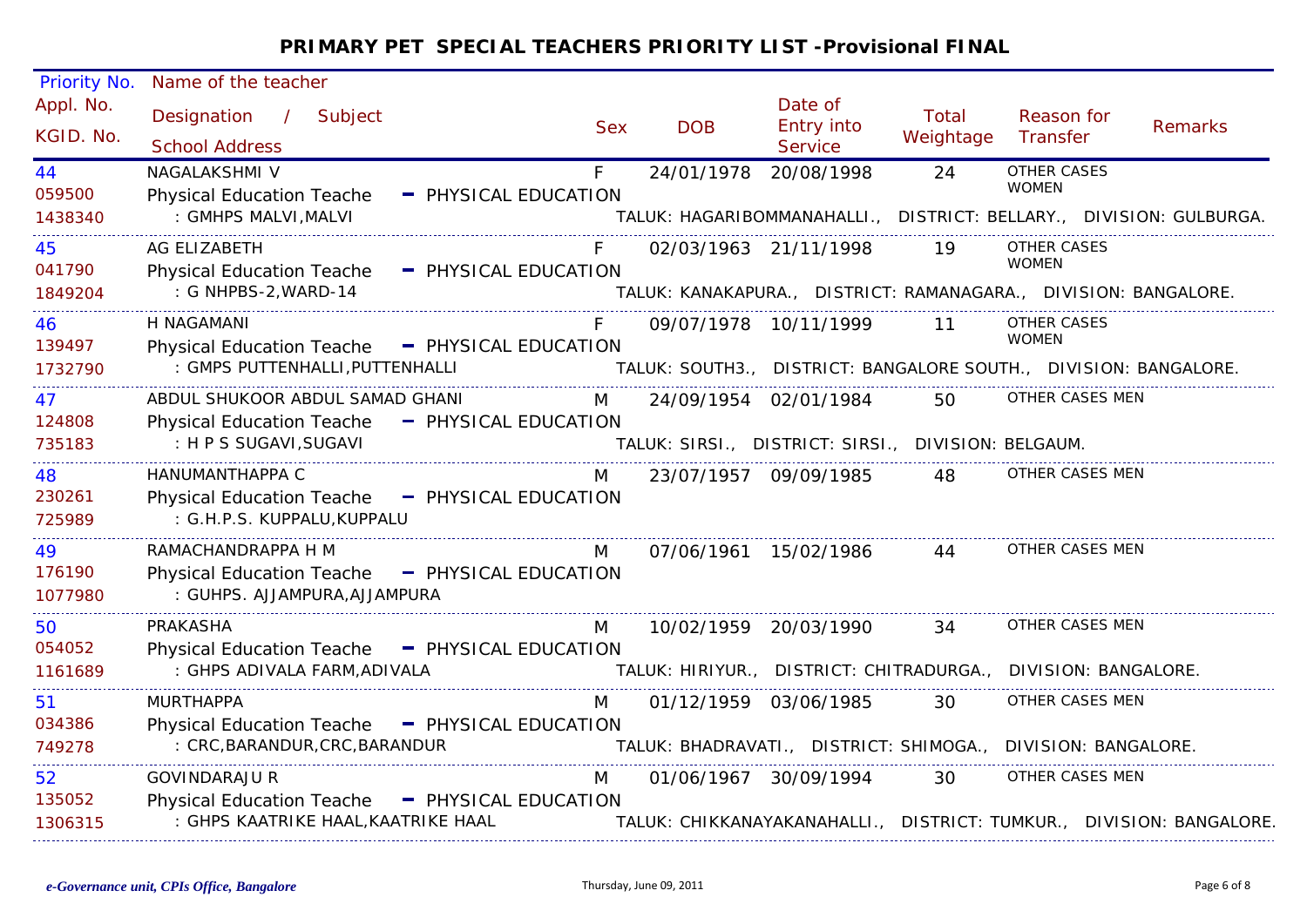| Priority No.            | Name of the teacher                                                                                                    |            |                                                       |                                  |                           |                                                                                         |                |
|-------------------------|------------------------------------------------------------------------------------------------------------------------|------------|-------------------------------------------------------|----------------------------------|---------------------------|-----------------------------------------------------------------------------------------|----------------|
| Appl. No.<br>KGID. No.  | Designation /<br>Subject<br><b>School Address</b>                                                                      | <b>Sex</b> | <b>DOB</b>                                            | Date of<br>Entry into<br>Service | <b>Total</b><br>Weightage | Reason for<br>Transfer                                                                  | <b>Remarks</b> |
| 53<br>154831<br>1320073 | MUNIYANAIK P D<br><b>Physical Education Teache</b><br>- PHYSICAL EDUCATION<br>: G MPS ALAHALLI, DODDA ALAHALLI         | M          | 02/07/1965                                            | 31/10/1994                       | 30                        | OTHER CASES MEN<br>TALUK: KANAKAPURA., DISTRICT: RAMANAGARA., DIVISION: BANGALORE.      |                |
| 54<br>116677<br>1540178 | VEERANIJAGUNARYA SWAMY S R<br><b>Physical Education Teache</b><br>- PHYSICAL EDUCATION<br>: G HPS BHOOHALLI, BHOOHALLI | M          |                                                       | 22/04/1966 27/10/1997            | 26                        | OTHER CASES MEN<br>TALUK: CHANNAPATNA., DISTRICT: RAMANAGARA., DIVISION: BANGALORE.     |                |
| 55<br>047710<br>1464262 | KEMPANNA N<br>Physical Education Teache - PHYSICAL EDUCATION<br>: GUPS - B D PURA, BOMMLADEVIPURA                      | M          |                                                       | 01/06/1959 31/08/1998            | 24                        | OTHER CASES MEN<br>TALUK: KORATAGERE., DISTRICT: MADHUGIRI., DIVISION: BANGALORE.       |                |
| 56<br>044022<br>1464392 | <b>GUNDURAO C K</b><br>Physical Education Teache - PHYSICAL EDUCATION<br>: GUPS - SOMAPURA, SOMPURA                    | M          |                                                       | 24/03/1969 31/08/1998            | 24                        | OTHER CASES MEN<br>TALUK: KORATAGERE., DISTRICT: MADHUGIRI., DIVISION: BANGALORE.       |                |
| 57<br>141625<br>1664206 | NINGAPPA R<br>Physical Education Teache - PHYSICAL EDUCATION<br>: GHPS, VAKKALAGERE, VAKKALAGERE                       | M          |                                                       | 10/11/1975 12/09/1998            | 24                        | OTHER CASES MEN                                                                         |                |
| 58<br>065504<br>1401562 | P H SHAFIULLA<br>Physical Education Teache - PHYSICAL EDUCATION<br>: GHPS OOLAVADI, OOLAVADI                           | M          |                                                       | 01/06/1961 20/02/1996            | 22.5                      | OTHER CASES MEN<br>TALUK: CHINTAMANI., DISTRICT: CHIKKABALLAPURA., DIVISION: BANGALORE. |                |
| 59<br>178092<br>1405161 | <b>ESWARACHARY</b><br><b>Physical Education Teache</b><br>- PHYSICAL EDUCATION<br>: GHPS MANJIL, MANJIL                | M          | TALUK: KOLAR., DISTRICT: KOLAR., DIVISION: BANGALORE. | 25/10/1964 25/01/1997            | 22                        | OTHER CASES MEN                                                                         |                |
| 60<br>115412<br>1783755 | VITTHAL JEERGALI<br><b>Physical Education Teache</b><br>- PHYSICAL EDUCATION<br>: GHPS ULENUR, ULENOOR                 | M          |                                                       | 01/07/1974 31/12/1999            | 22                        | OTHER CASES MEN<br>TALUK: GANGAVATHI., DISTRICT: KOPPAL., DIVISION: GULBURGA.           |                |
| 61<br>245622<br>1403788 | VEERABHADRA SHASTHRI B R<br><b>Physical Education Teache</b><br>- PHYSICAL EDUCATION<br>: GMHPS NANDI, NANDI           | M          | <b>BANGALORE.</b>                                     | 08/02/1965 14/03/1996            | 21.5                      | OTHER CASES MEN<br>TALUK: CHIKKABALLAPUR., DISTRICT: CHIKKABALLAPURA., DIVISION:        |                |